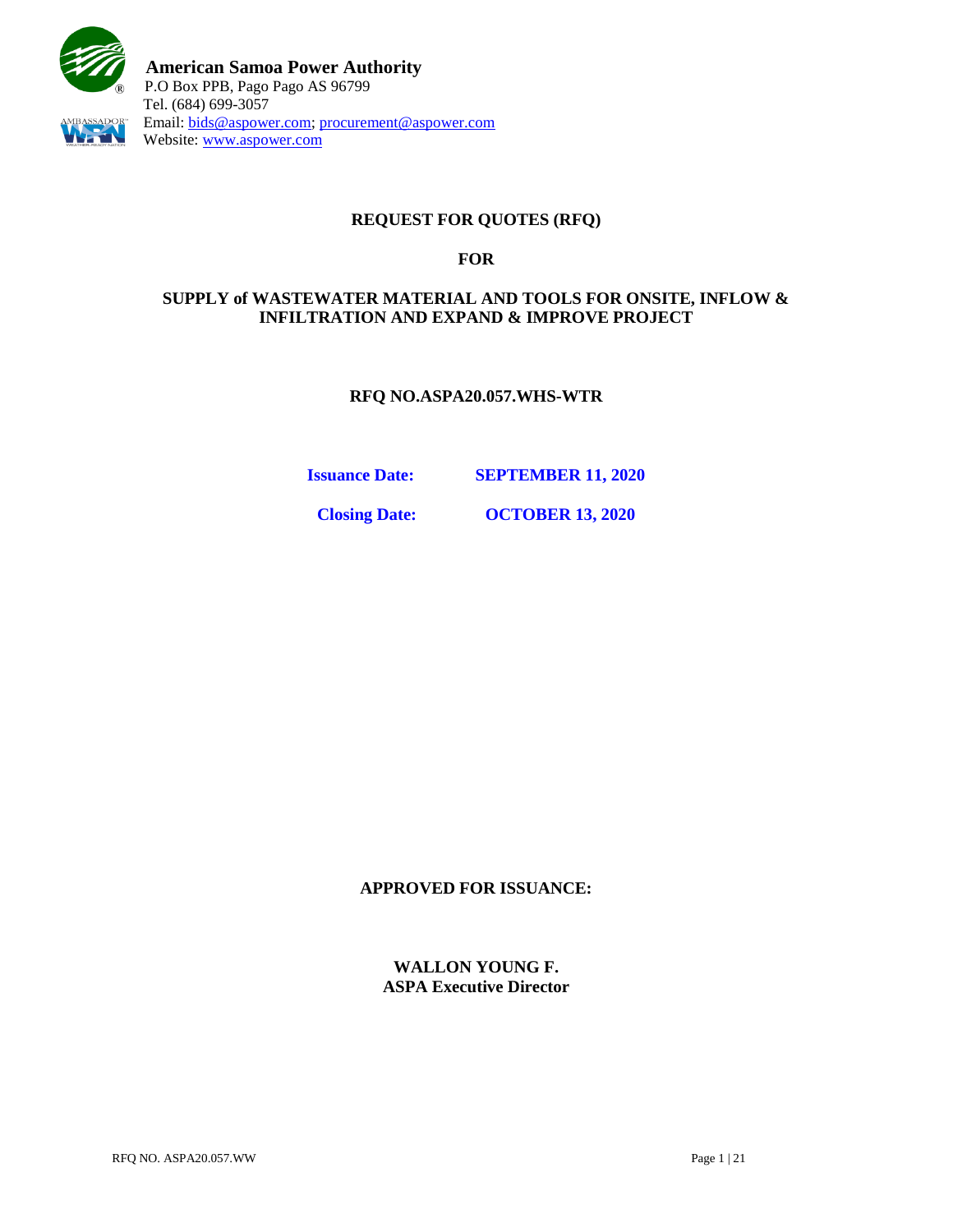# **TABLE OF CONTENTS**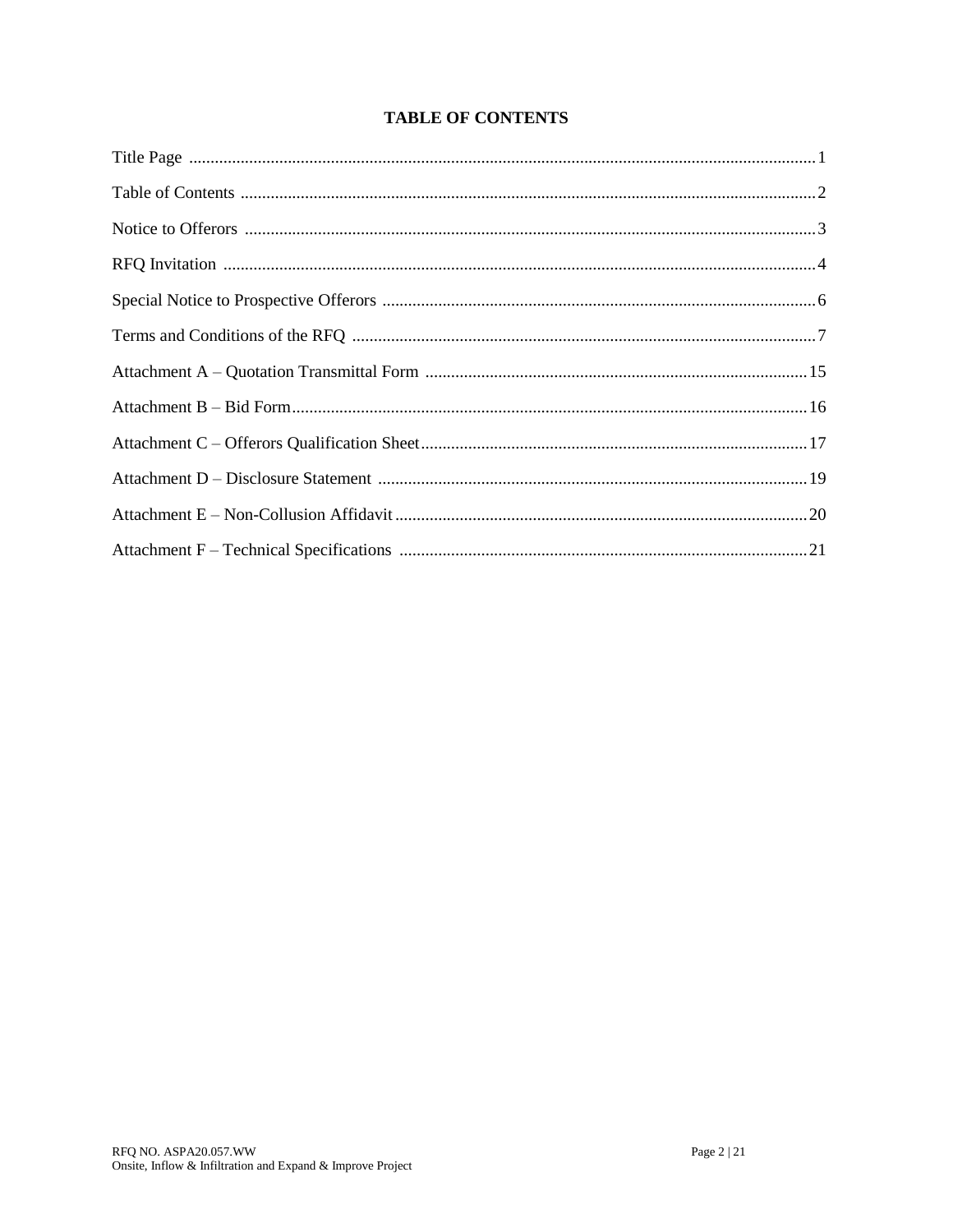#### **NOTICE TO OFFERORS**

#### **ISSUANCE DATE: SEPTEMBER 11, 2020**

#### **RFQ NO. ASPA20.057.WW**

# **PROJECT NAME: Supply of Wastewater Material and Tools For Onsite, Inflow & Infiltration and Expand & Improve Project**

#### **CLOSING DATE/TIME: OCTOBER 13, 2020 at 2:00 pm American Samoa Time**

The American Samoa Power Authority (ASPA) invites qualified offerors to submit Quotes for the Water Construction Inventory Materials.

Scope of Purchase: The complete description of required deliverables is listed in the attached Scope of Purchase Quotation Form

#### Documents:

This Quotation may be viewed online on ASPA Website [www.aspower.com.](http://www.aspower.com/) Offerors may also pick up a complete package at:

ASPA Procurement Office Utu Abe Malae Operations Center Tafuna, American Samoa 96799

For more information about this RFQ, you may contact ASPA:

Renee Leotele Togafau Mata'utia Tel. (684) 699-3057 [renee@aspower.com](mailto:renee@aspower.com)

The American Samoa Power Authority reserves the right to:

- 1. Reject all Quotations and reissue a new or amended RFQ;
- 2. Request additional information from any Offeror submitting a Quotation;
- 3. Negotiate a Contract with the firm selected for award; and
- 4. Waive any non-material violations of rules set up in this RFQ at its sole discretion.

#### Approved for Issuance: WALLON YOUNG F., Executive Director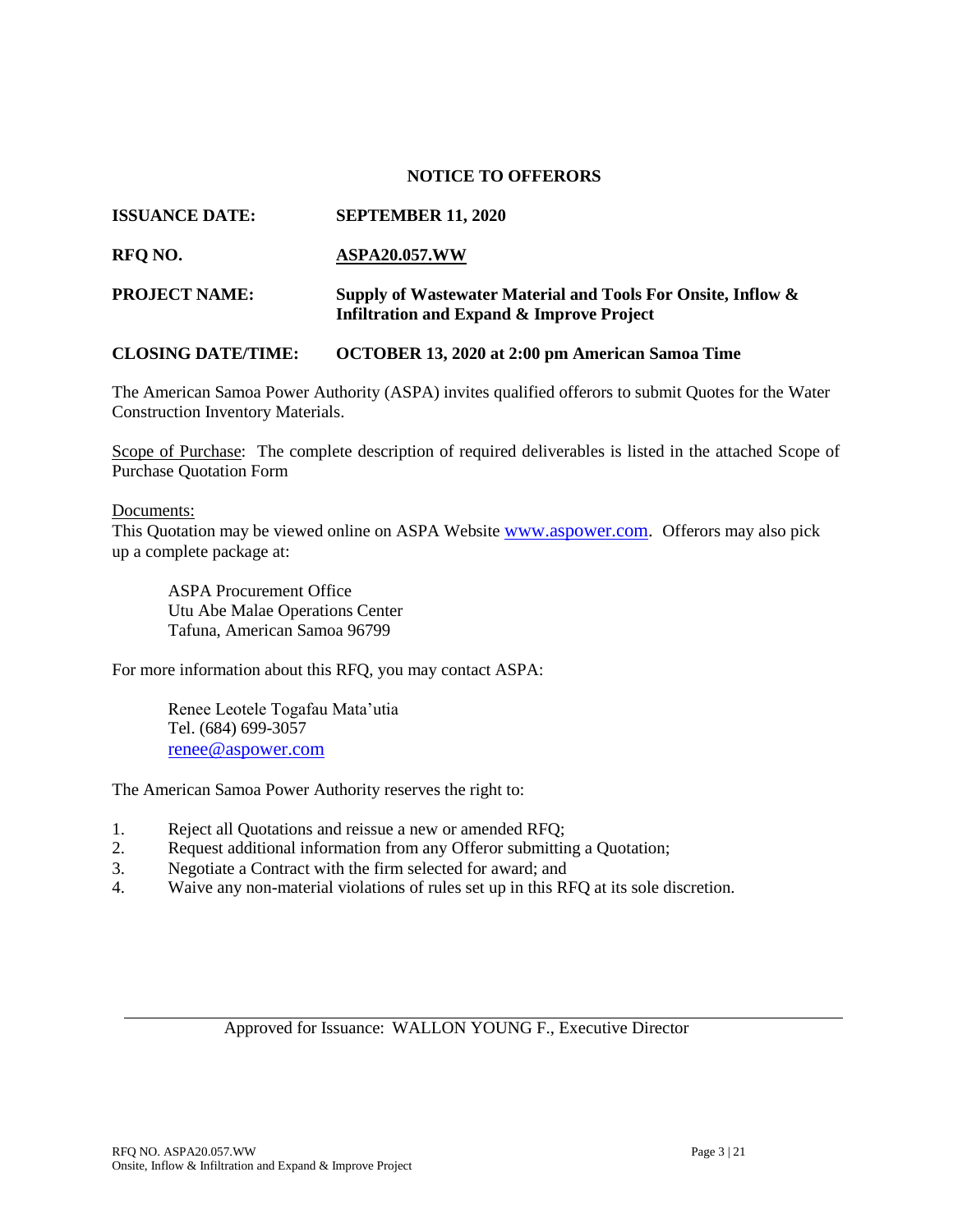

# **QUOTE SOLICITATION**

#### AMERICAN SAMOA POWER AUTHORITY: Procurement Office P.O. BOX PPB PAGO PAGO, AS 96799 (684) 699-3057

**ISSUANCE DATE: SEPTEMBER 11, 2020 RFQ NO. ASPA20.057.WW**

# **PROJECT NAME: Supply of Wastewater Material and Tools for Onsite, Inflow & Infiltration and Expand & Improve Project CLOSING: OCTOBER 13, 2020 at 2:00PM**

**1)** This Request for Quote shall require an original and one PDF electronic copy to be submitted in a box, or other enclosure. All submittals must be received at ASPA Procurement Office no later than **2:00 p.m. on OCTOBER 9, 2020**. The envelope or box must be labeled:

> **ASPA Procurement Office Attn: Renee Leotele Togafau Mata'utia P.O. Box PPB, Pago Pago, AS 96799. RFQ NO.ASPA20.057.WW**

#### **PROJECT NAME: Supply of Wastewater Material and Tools for Onsite, Inflow & Infiltration and Expand & Improve Project**

Quotations must be in the actual possession of the Procurement Office at the location indicated, on or prior to the exact date and time indicated above. Final proposal, if sent electronically, must be sent to [renee@aspower.com,](mailto:renee@aspower.com) subject line: "RFQ No. ASPA20.057.WW Material & Tools for Onsite, Inflow & Infiltration and Expand & Improve Project." Five (5) hard copies are required for all proposals exceeding twenty-five (25) pages.

A copy of this solicitation and any addenda may be obtained from our Internet Website at: [http://www.aspower.com](http://www.aspower.com/) by selecting the Procurement link and the associated solicitation number.

**Late submittals will not be opened or considered and will be determined as non-responsive.**

Any and all inquiries pertaining to the RFQ shall be sent or emailed to the Procurement Manager at [bids@aspower.com](mailto:bids@aspower.com) by **September 21, 2020 at 2:00 pm, local time.**

\*\*\*An Addendum will be issued to address all inquiries soon after.

The prevailing clock shall be ASPA Procurement clock. All Offerors shall provide sufficient written and verifiable information that responds to the requirements set forth herein, the Contract Documents, and in the Scope of Work OR Material Specifications.

**2)** Offerors may submit their Quotations through the following mean:

Electronic File Transfer – The Offeror may submit the Quotation using the electronic mail facility. This will enable the Offerors to upload Quotation file by email attachment. The Quotations must be uploaded before 2:00 PM on OCTOBER 9, 2020, American Samoa Time.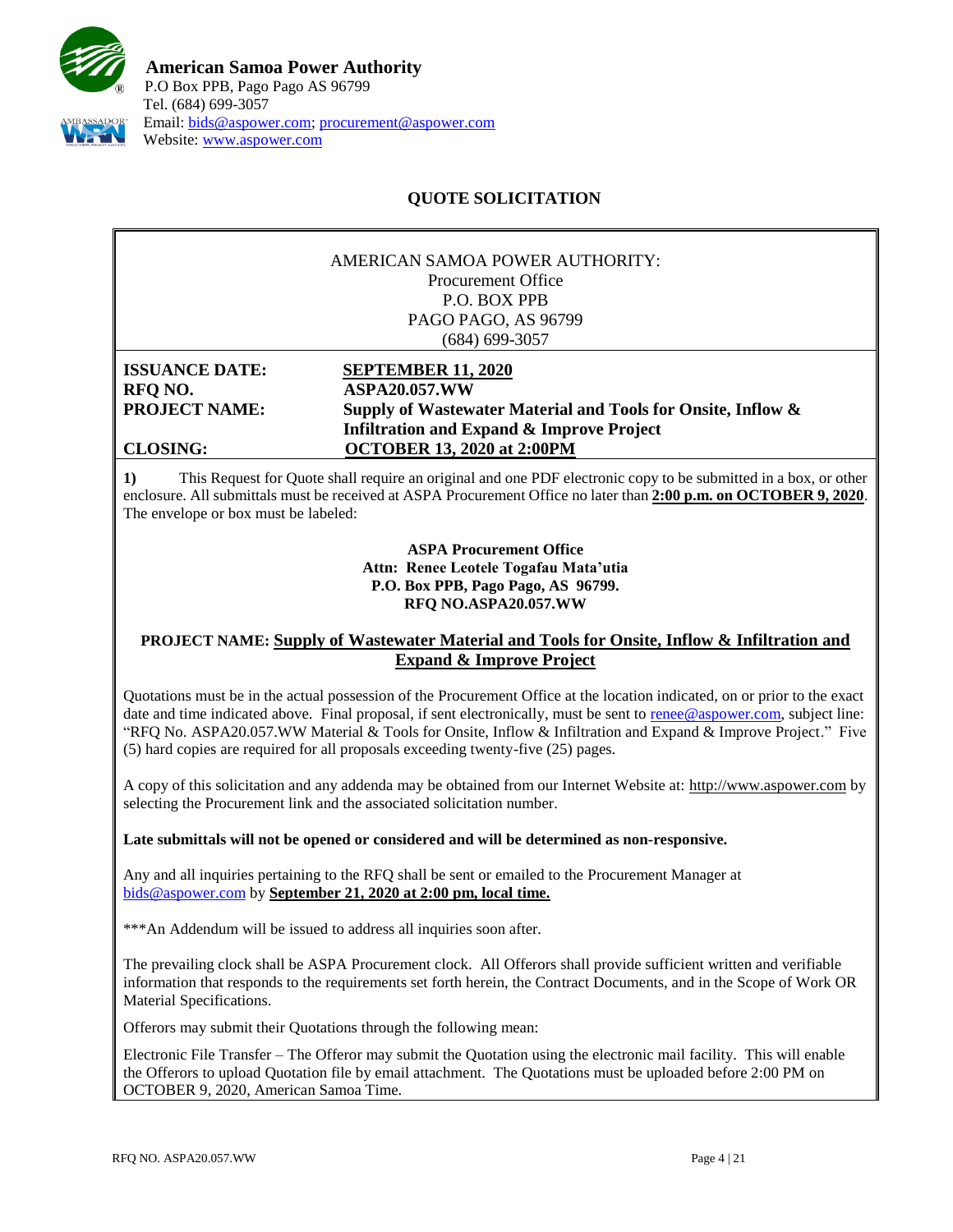NOTICE TO OFFERORS:

This Quotation is subject to the attached General Terms and Conditions of the Request for Quotes for:

#### RFQ NO.ASPA20.057.WW ONSITE, INFLOW & INFILTRATION AND EXPAND & IMPROVE PROJECT

The undersigned offers and agrees to furnish within the time specified, the articles and services at the price stated opposite the respective terms listed on the schedule provided, unless otherwise specified by an Offeror. In consideration of the expense of the American Samoa Power Authority in opening, tabulating, and evaluating this and other Quotations, and other considerations such as the schedule, the undersigned agrees that this Quotation shall remain firm and irrevocable for One Hundred Twenty Day (120) calendar days from the listed Quotation opening date or until a construction services agreement may be jointly enacted between ASPA and the undersigned party.

It is the responsibility of each Offeror before submitting a Quotation to (a) examine the documents contained in the Quotation package thoroughly; (b) visit the site or to otherwise become familiar with local conditions that may in any manner affect cost, progress, or performance of the work; (c) become familiar with federal, territorial, and local laws and ordinances, rules and regulations that may in any manner affect cost, progress, or performance of the work; (d) study and carefully correlate Offeror's observations with the Quotation package documents; and (d) notify ASPA of all conflicts, errors, or discrepancies in the Quotation package documents.

Soliciting or accepting any gift, gratuity, favor, entertainment, kickback or any items of monetary value from any person who has or is seeking to do business with ASPA is prohibited. Any vendor knowing of this type of activity is encouraged to report in confidence to ASPA's legal department so the matter can be dealt with.

SIGNED: DATE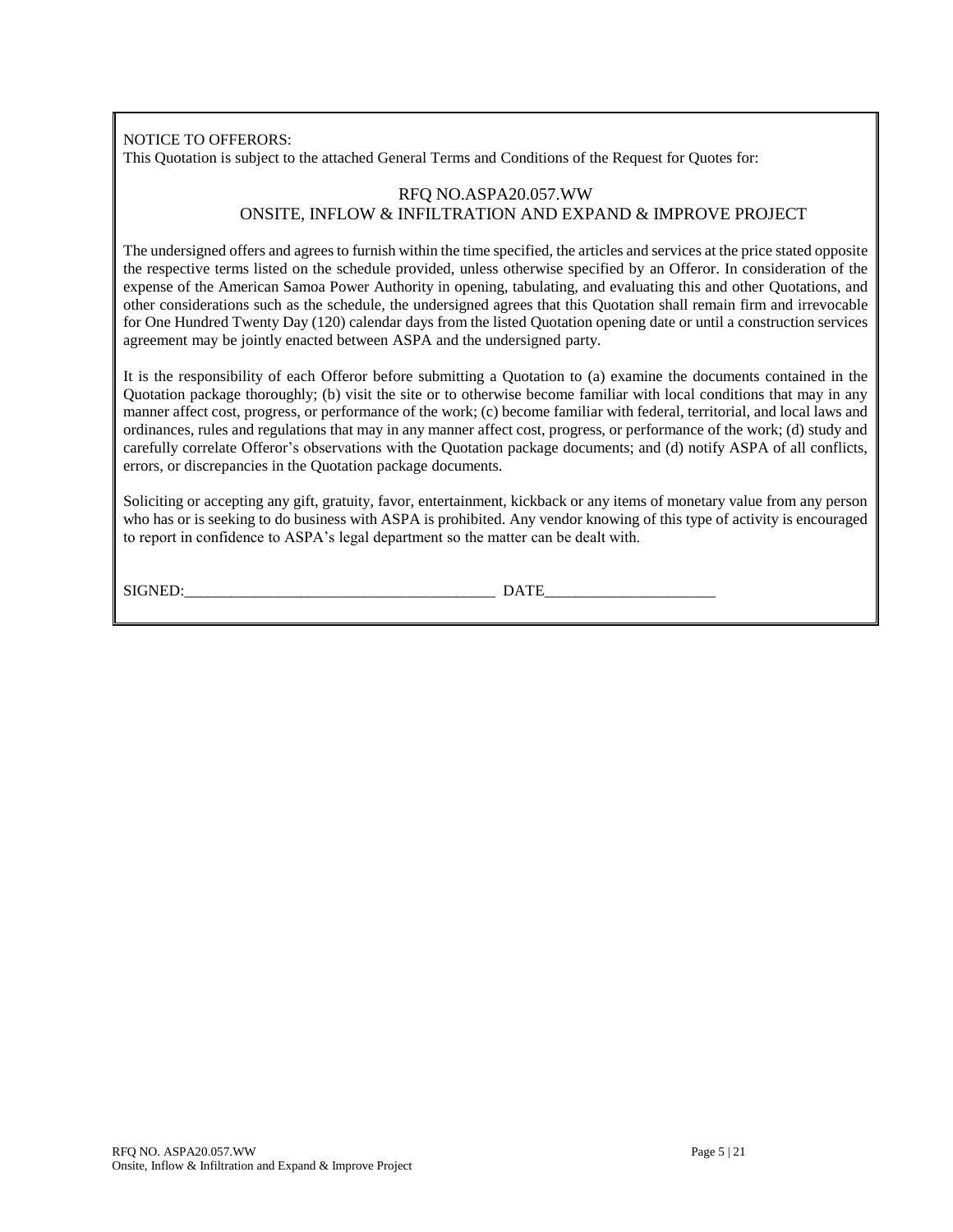

# **SPECIAL NOTICE TO PROSPECTIVE OFFERORS**

Offerors are reminded to read the Sealed Quotation Solicitation Instructions and General Terms and Conditions attached to a Quotation Invitation to ascertain that all of the following requirements (see check boxes) of the Quotation are submitted in the Quotation envelope at the date and time for Quotation opening.

| $\lceil x \rceil$ | $\mathbf{1}$ . | <b>QUOTATION FORMS</b>                                 |  |
|-------------------|----------------|--------------------------------------------------------|--|
|                   |                | Attachment A: Offeror's Transmittal Form               |  |
|                   |                | Attachment B: Offeror's Quote Form                     |  |
|                   |                | Attachment C: Offeror's Qualification Sheet            |  |
|                   |                | Attachment D: Disclosure Statement                     |  |
|                   |                | Attachment E: Non-Collusion Affidavit of Prime Offeror |  |

[x] 2. BUSINESS LICENSE

Offerors must submit current business AND current contractor's license as stated below (see General Terms and Condition for more information).

# [x] 3. QUOTATION

The Quotation must include all of the following to be deemed responsive:

- a. The Offeror's quote price for the supply and delivery of all materials listed in the Offeror's Transmittal form
- b. All items as listed above in #1 from Attachments A to E.

This Notice must be signed and returned in the Quotation envelope. Failure to comply with requirements will mean disqualification and rejection of the Quotation.

I, \_\_\_\_\_\_\_\_\_\_\_\_\_\_\_\_\_\_\_\_\_\_\_\_\_\_\_\_\_\_, authorized representative of \_\_\_\_\_\_\_\_\_\_ acknowledge receipt of this special reminder to prospective Offerors together with Quotation Invitation #: RFQ NO.ASPA20.057.WW Onsite, Inflow & Infiltration and Expand & Improve Project, this date of  $\frac{1}{2020}$ .

Offeror's Representative's Signature

\_\_\_\_\_\_\_\_\_\_\_\_\_\_\_\_\_\_\_\_\_\_\_\_\_\_\_\_\_\_\_\_\_\_\_\_\_\_\_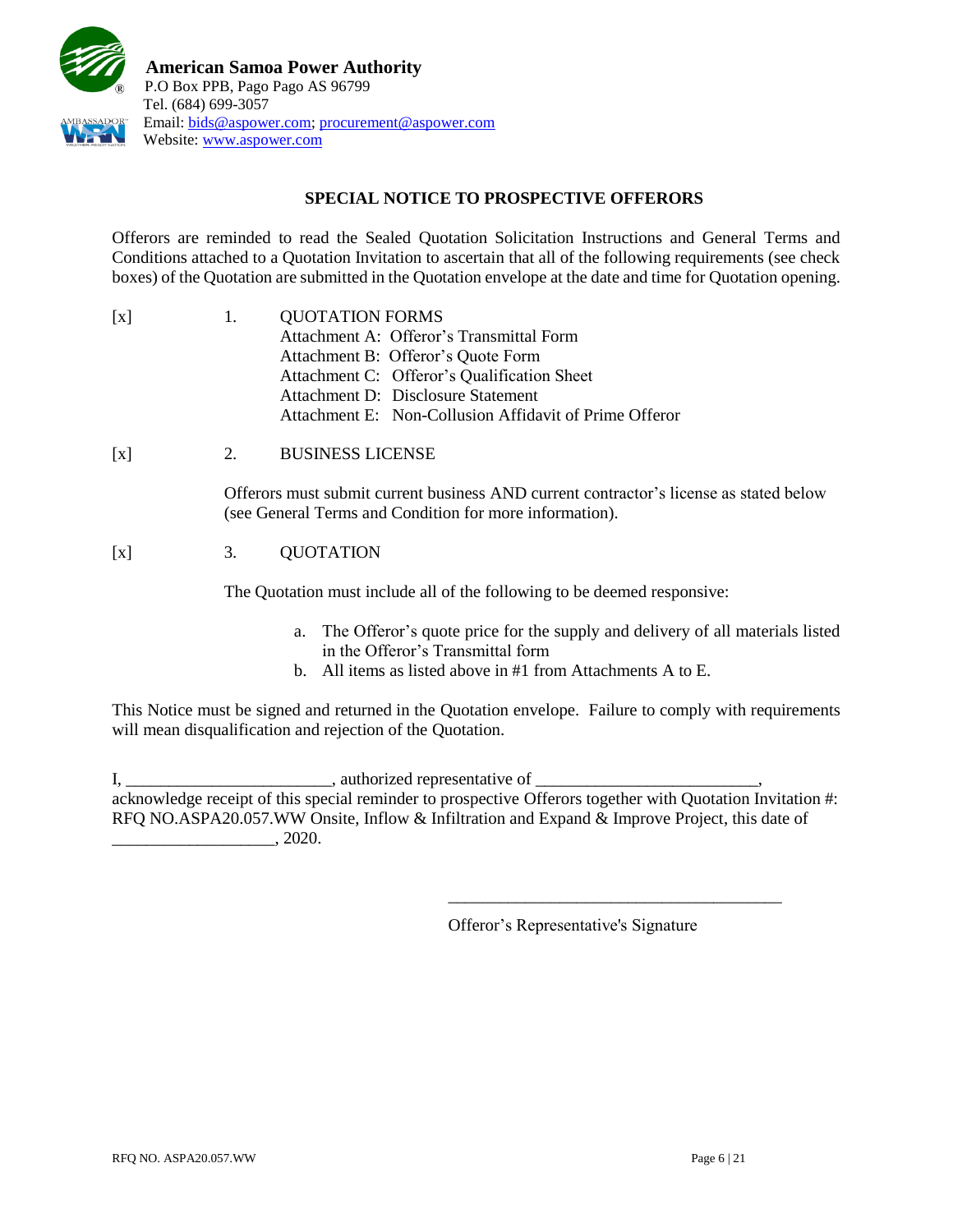# **TERMS AND CONDITIONS OF THE REQUEST FOR QUOTATIONS**

# (SUPPLY CONTRACTS)

# **1. QUOTATION PREPARATION INSTRUCTION**

The quote must contain two (2) parts. Offerors shall prepare their Quotes in detail accordingly.

- 1. Quote Price. Offerors must set forth the rate for each item as stated on the Bid Form.
- 2. Warranty Description. Include any extended warranties.

# **2. SCOPE OF WORK**

These specifications are intended to describe the *minimum* requirements for the Supply and Delivery of Overhead Hardware Inventory Materials

Products must include a separate written description of the manufacturer's warranty with explicit instruction as to how warranty repairs/returns will be handled. Additional supplier/distributor warranties shall be accepted and considered in the awarding of points.

The complete description of required deliverables is listed in Attachment B.

# **3. PRE-BID QUESTIONS/CLARIFICATIONS**

Any pre-bid Questions/Clarifications shall be submitted to [bids@aspower.com](mailto:bids@aspower.com)  $\&$ [procurement@aspower.com](mailto:procurement@aspower.com) or hard copy, delivered to the ASPA Procurement Office no later than **2:00pm on September 21, 2020**. ASPA shall issue addenda to address any questions and/or clarifications as necessary.

#### **4. QUALIFICATION OF OFFERORS**

ASPA may make such investigations as it deems necessary to determine the ability of the Offeror to perform the work, and/or supply materials, and the offeror shall furnish such information and data for this purpose as ASPA may request, or the Offeror will be deemed non-responsive. The Offeror shall submit at least that information required by the section entitled "Offeror's Qualification Sheet" or Attachment C.

# **5. MULTIPLE QUOTES: COLLUSION**

If any one party submits more than one quote or a quote in the name of its clerk, partner or other persons, all quotes submitted by said party may be rejected by ASPA. This shall not prevent an Offeror from submitting alternate quotes when called for. A party who proposed prices on materials is not thereby disqualified from quoting prices to other offerors or from submitting a quote directly to ASPA. If ASPA believes that collusion exists among any offeror, none of the participants in such collusion shall be considered. Quotes in which the contract prices are unbalanced or unrealistic may be rejected at ASPA's sole discretion.

# **6. OFFEROR'S UNDERSTANDING**

Each Offeror must understand and acknowledge the conditions relating to the execution of the work and it is assumed that it will make itself thoroughly familiar with all of the Contract Documents prior to execution of the written contract. Offeror shall comply with federal and territorial statutes and ordinances relative to the executing of the work. This requirement includes, but is not limited to, applicable regulations concerning protection of public and employee safety and health, environmental protection. Historic preservation, the protection of natural resources, fire protection, burning and non-burning requirements, permits, fees, and similar subjects.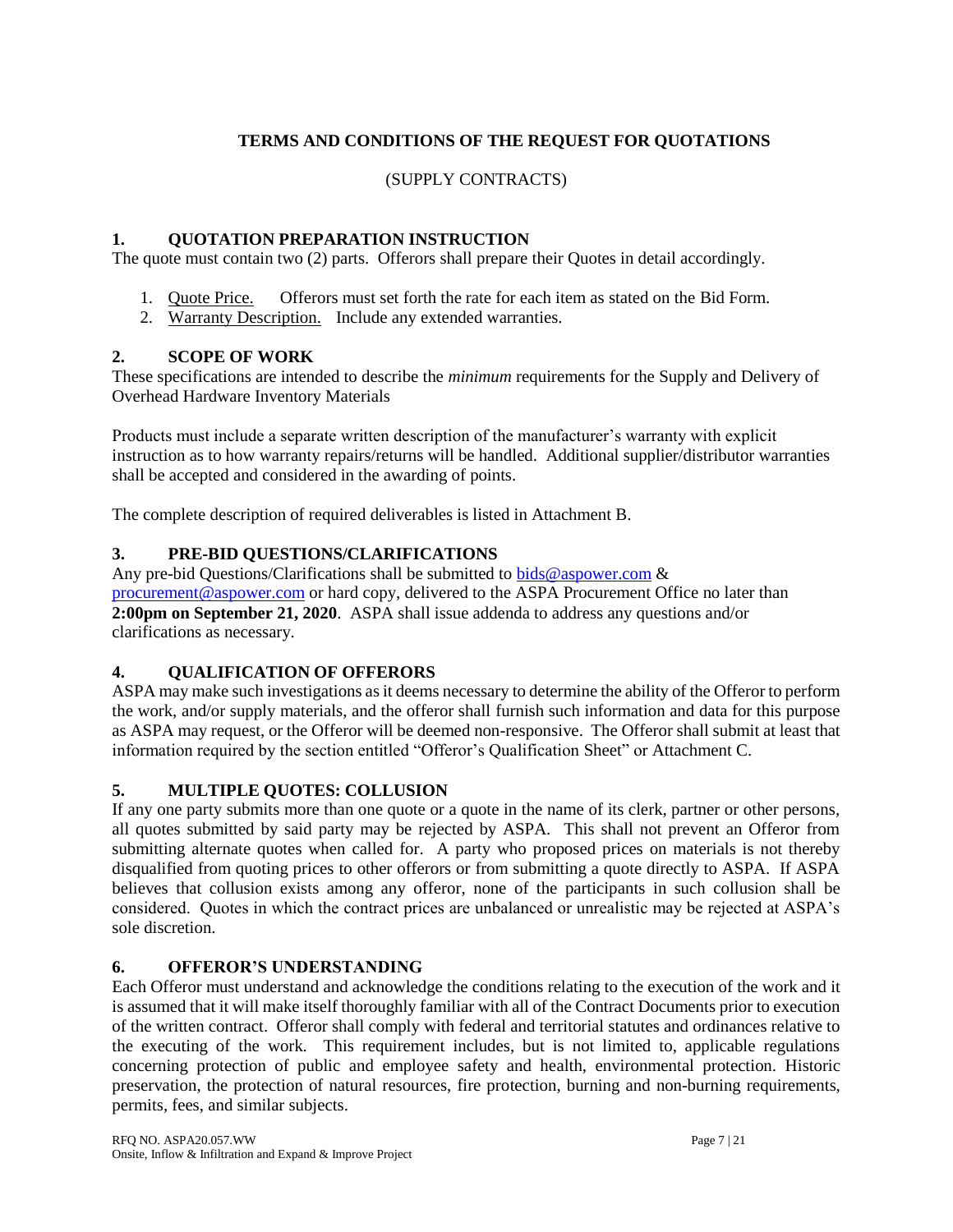# **7. SUBMISSION OF QUOTES**

All blank spaces in the quote form must be completed in ink. Offerors are required to submit quotes using the Bid Form in Excel. Prices quoted shall be in United States currency in both words and figures where required. No changes shall be made in the phraseology of the forms. Written amounts shall govern in cases of discrepancy between the amounts stated in writing and the amounts stated in figures. In case of discrepancy between unit prices and totals, unit prices will prevail. Any quote shall be deemed informal which contains omissions, erasure, alterations or additions of any kind, or prices uncalled for, or in which any of the prices are obviously unbalanced, or which in any manner shall fail to conform to the conditions of the Notice to Offerors. The Offeror shall sign the quote in the space provided. If the Offeror is a corporation, the legal name of the corporation shall be set for the above, together with the signature of the officer or offices authorized to sign Contracts on behalf of the corporation. The typewritten name shall be inserted with each signature of the partner or partners authorized to sign Contracts on behalf of the partnership. If signature is by an agent, other than an officer of a corporation or a member of a partnership, a notarized power-of-attorney must be on file with ASPA prior to the opening of Quotes, or submitted with the quote, otherwise the quote will be regarded as not properly authorized.

# **8. ATTACHMENTS**

- Attachment A: Offeror's Transmittal Form
- Attachment B: Technical Specifications for Materials & Quotation Form
- Attachment C: Offeror's Qualifications Sheet
- Attachment D: Disclosure Statements
- Attachment E: Non-Collusion Affidavit of Prime Offeror

# **9. REJECTION OF QUOTES**

ASPA may, after opening but prior to award and within the time specified for acceptance, reject any or all quotes, or the quote for any one or more commodities or contracted services included in the proposed contract, when the public interest will be served thereby.

# **10. AMERICAN SAMOA LICENSES, PERMITS, TAXES & IMPORT DUTIES**

The successful Offeror(s) shall be cognizant of and comply with all American Sāmoa Government (ASG) laws and ordinances pertaining to licenses, permits, tax structure and import duties.

# **11. SUCCESSFUL OFFEROR(S) LICENSE**

Offerors from off-island shall be licensed in accordance with the provisions of its state and country and shall be skilled and regularly engaged in the general type and size of work called for under this RFQ. All offerors shall have an American Sāmoa Business license prior to execution of contract.

# **12. WITHDRAWAL OF QUOTE**

Any quote may be withdrawn prior to the scheduled time for the opening of quotes by notifying ASPA in a written request. No quote may be withdrawn after the time schedule for opening of quotes.

# **13. OPENINGS & COMPARISON OF QUOTES**

In accordance with ASPA Procurement Rule § 3-110, quotes will be opened and recorded as part of the record for the Source Evaluation Board (SEB). Unless the Procurement Manager determines that satisfactory evidence exists that a "mistake" has been made, as set forth in Procurement Rule § 3-114, Offerors will not be permitted to revise their Quotations after Quotation opening.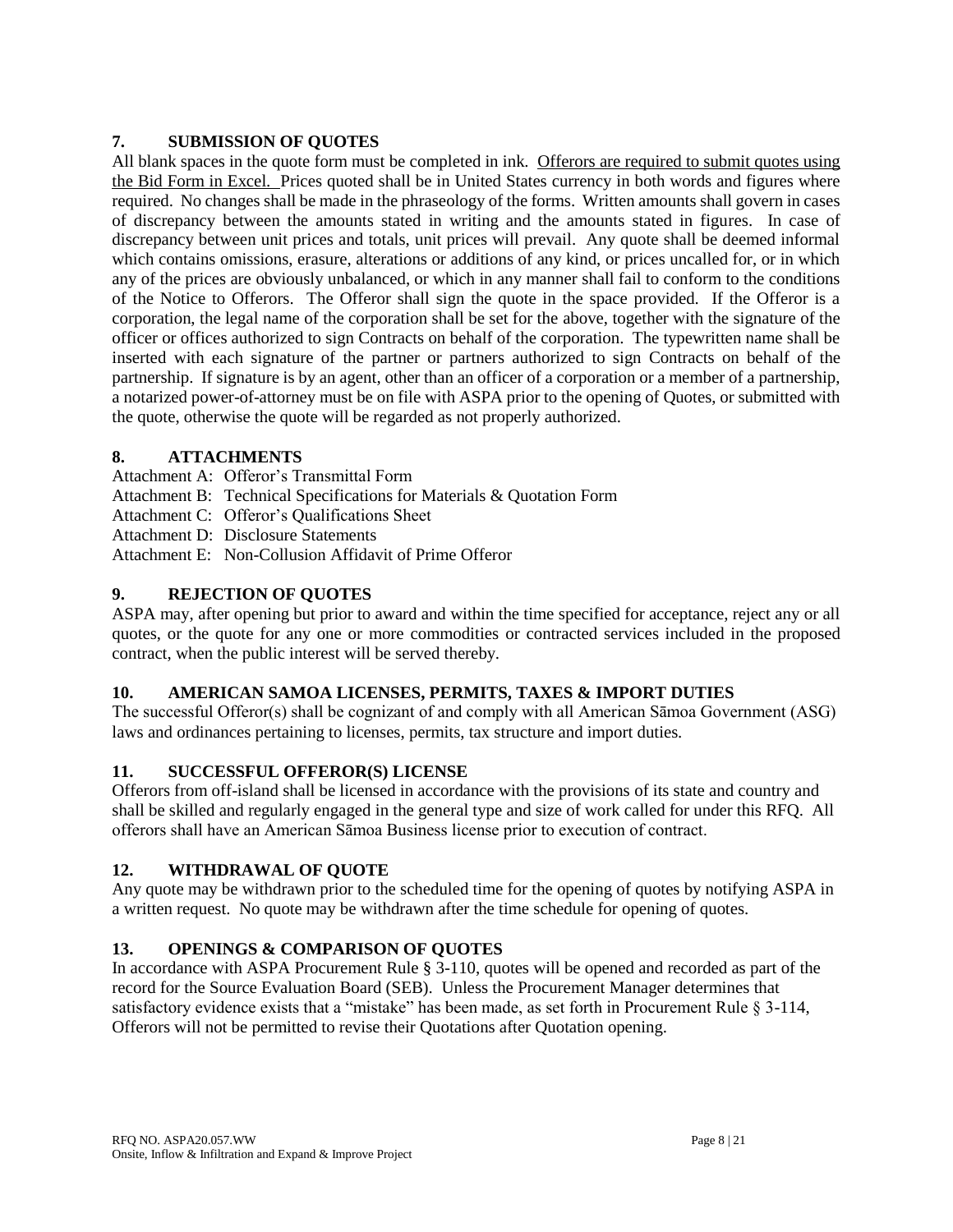# **14. EVALUATION CRITERIA**

These criteria will be used by the SEB to evaluate quotes:

| $\vert$ 0-25 points | Compliance with Specifications |
|---------------------|--------------------------------|
| $\vert$ 0-25 points | Shipping & Lead Time Delivery  |
| $\vert$ 0-50 points | Price – CIF Pago Pago Wharf    |
| 100 points          | Total (best possible score)    |

The successful offeror will be required to provide submittals upon receipt of a Notification to Award.

ASPA reserves the right to award by item, groups of items, sections or total quote, whichever is in the best interest of ASPA. ASPA may reject any quote, in whole or in part, or reject all quotes if it determines that the lowest quote exceeds the funds available for purchase, or if the lowest quotes is considered in excess of current reasonable market prices.

### **15. PAYMENT**

Net 30 days upon receipt of materials.

ASPA will not pay any penalties or late fees.

#### **16. BILL OF SALE**

Successful Offeror(s) shall render Bill(s) of Sale for each item delivered under this solicitation. Failure to comply with this requirement will result in rejection of delivery. The Bill(s) of Sale must accompany the items delivered but will not be considered as an invoice for payment. Supplier shall bill ASPA in accordance with billing instructions as indicated on the Purchase Order.

#### **17. MANUFACTURER'S CERTIFICATE**

Successful Offeror(s) are required, upon delivery of any item under this solicitation, to furnish a certificate from the manufacturer indicating the goods meets the specifications. Failure to comply with this request will result in rejection of delivery.

#### **18. TIED QUOTES**

If one or more offerors quote the same unit price or total amount, whether in whole or in part, the Procurement Manager shall have the authority to award the quote to any one of the offerors based on scoring on other criteria, or by drawing lots in public, at ASPA's sole discretion. The Procurement Manager also has the authority to reject all such quotes.

#### **19. BRAND NAMES**

Any reference in the solicitation to a manufacturer's brand name or number is due solely to ASPA's lack of a satisfactory specification for the commodity's description. Such reference is intended to be descriptive, but not restrict, and is intended to be included for the sole purpose of indicating to prospective offerors a description of the article or services that will be satisfactory. Quotes on comparable items will be considered, provided the offeror clearly states in its quote the exact item it is offering and how it differs from ASPA's specification and/or description.

#### **20. INSPECTION**

All supplies, materials, equipment, or services delivered under the Purchase Order shall be subjected to the inspection and/or test conducted by ASPA at destination. If in any case the supplies, materials, equipment or services are found to be defective in material, workmanship, performance, or otherwise do not conform to the specifications, then ASPA shall have the right to reject the items or require they be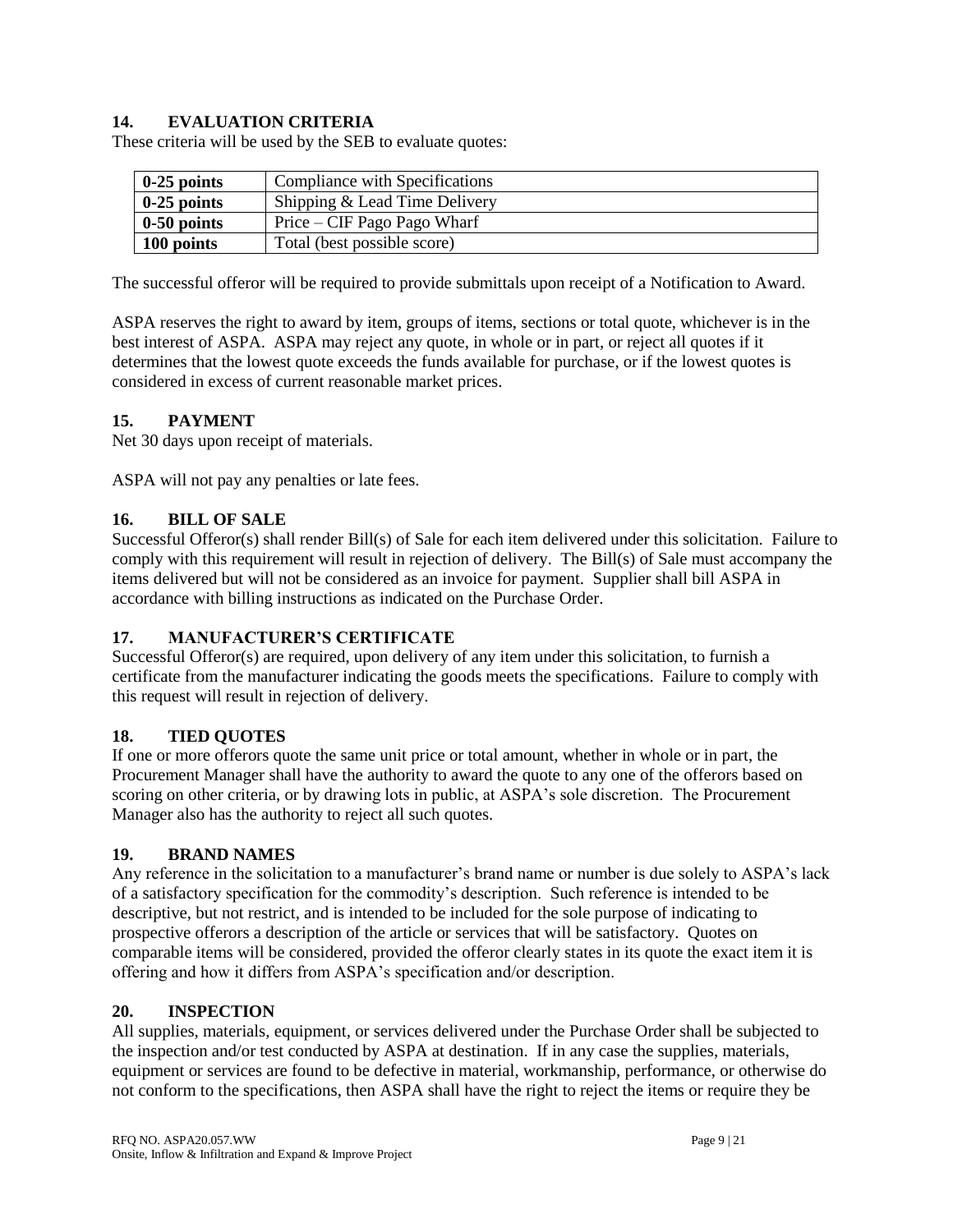corrected at no additional cost to ASPA. The number of days required for correction will be determined by ASPA.

# **21. SELLER'S INVOICE(S)**

Invoices shall be prepared and submitted (one copy shall be marked "original") unless otherwise specified. Invoices shall be "certified true and correct" and shall contain the following information:

- Purchase Order Number
- Item Numbers
- Description of supplies or services
- Sizes
- Ouantities
- Unit Prices
- Shipping & Handling Insurance
- Extended total
- Other Non-product costs associated with the order

Bill of Lading number and weight of shipment will be shown for shipments made on government bill of ladings.

# **22. JUSTIFICATION OF DELAY**

If the Offeror is not able to meet the specified pick-up and/or delivery date, it is required to notify the Warehouse Manager of such delay. Notification shall be in writing and shall be received by the Warehouse Manager at least twenty-four (24) hours before the specified delivery date. Notification of delay shall include an explanation of the causes of the reason for the delay including statement(s) from supplier or shipping company causing the delay. ASPA reserves the right to reject delay justification if, in the opinion of the Warehouse Manager such justification is not adequate.

# **23. BASIS OF AWARD**

A Source Evaluation Board (SEB) will evaluate quotes. The Executive Director, based on recommendations by the Procurement Manager, shall approve SEB members. Submission of a quote shall constitute a waiver of any challenge or dispute of SEB members, as well as the choice of methodology set forth on the SEB score sheets. The award will be made by ASPA in accordance with the evaluation criteria set forth on the SEB score sheets. The award will be made by ASPA in accordance with the evaluation criteria set forth herein and with ASPA's procurement rules. A determination shall be made by the SEB of those responsible offeror(s) whose quote(s) are determined to have a reasonable chance of being selected for award. These discussions shall only be conducted for obtaining clarification from the offeror(s) on its quote(s) to ensure full understanding of and responsiveness to the RFQ requirements. Discussions shall be conducted individually with each offeror and care shall be exercised to ensure that no information derived from competing quotes is disclosed. All offerors with whom discussion are conducted shall be accorded an opportunity to revise their quotes in response to specific quotes will be evaluated by a Source Evaluation Board (SEB).

Award is made to the lowest *responsive, responsible* Offeror providing the best value to the American Samoa Power Authority. The results of the SEB will be documented, and a written recommendation by the SEB will be sent to the Procurement Manager. The Procurement Manager, upon receiving the SEB's recommendation, shall forward to the Executive Director and/or to the Board of Directors for final approval. ASPA reserves the right to make the award to the offeror(s) that submit a quote which meets the requirements set forth herein and is in the best interest of ASPA after taking into consideration the aforementioned factors. ASPA reserves the right to select portions of a quote, or to reject any and all quotes.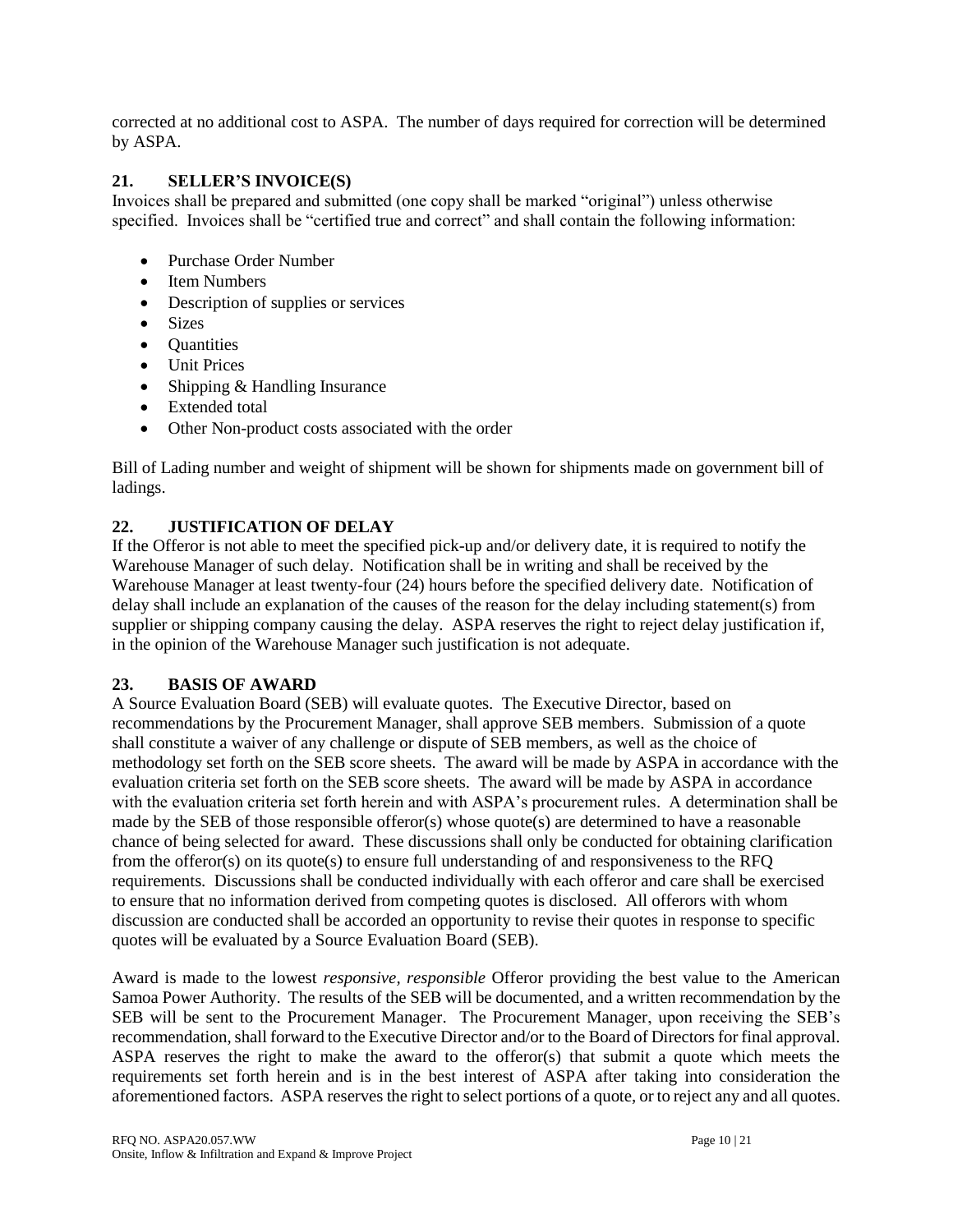# **24. INSURANCE**

The successful offeror(s) shall obtain the insurance coverage designated herein and pay all costs associated therewith. Such insurance shall be for the coverage of the shipment of materials to ASPA Tafuna Warehouse.

# **25. COMPLIANCE WITH LAWS**

Offerors who are awarded a contract under this solicitation shall comply with the applicable standards, provisions and stipulations of all pertinent Federal and/or local laws, rules and regulations relative to the performance of this contract and the furnishing of goods.

# **26. OFFEROR'S QUALIFICATION DATA**

It is the intention of ASPA to award a contract only to the Contractor who is able to furnish satisfactory evidence that it has the requisite experience and ability and that it has sufficient capital, facilities and plant to enable it to perform the work successfully and promptly and to complete it within the term set forth in the contract. Each Offeror shall submit as part of the total Quotation package, the following information:

- 1. Name of organization;
- 2. Address and phone number of home office, principal place of business and locations and contact information for any branch offices;
- 3. Type of business structure, e.g., corporation, partnership, joint venture, proprietorship;
- 4. Place of organization or state of incorporation;
- 5. Names and addresses for all owners for businesses other than corporations;

*For corporations,* list the names and addresses of directors, officers and stockholders with twenty percent (20%) ownership interest or greater;

Places, including individual states and territories of the United States, where registered as a foreign corporation;

- 1. Name of awarding agency or owner for which work was performed;
- 2. Dates of performance;
- 3. Whether performance was completed within the specified time under the contract and, if not, why; and
- 4. The names and addresses of three references, at least one of which should be a bank or other lending institution, governmental agency or bonding company.

All Quotation prices are to include delivery to the place designated by ASPA which shall be CIF Pago Pago. No charges for delivery, parcel post, packing, cartage, insurance, license fees, or for any other purpose will be paid by ASPA.

# **27. DELIVERY AND REMEDIES FOR DEFAULT**

All items covered by this contract shall be subject to inspection and acceptance at destination. Any material found to be damaged, as well as broken seals on packages or unmarked packages shall be removed and replaced by the Contractor at no cost to ASPA.

In the event any item furnished by the Contractor in performance of the contract should fail to comply with the specifications established as a basis for award of the Invitation, ASPA may reject the same, and it shall thereupon become the duty of the Contractor to reclaim and remove the same forthwith without expense to ASPA, and immediately to replace all such rejected items with others conforming to said specifications;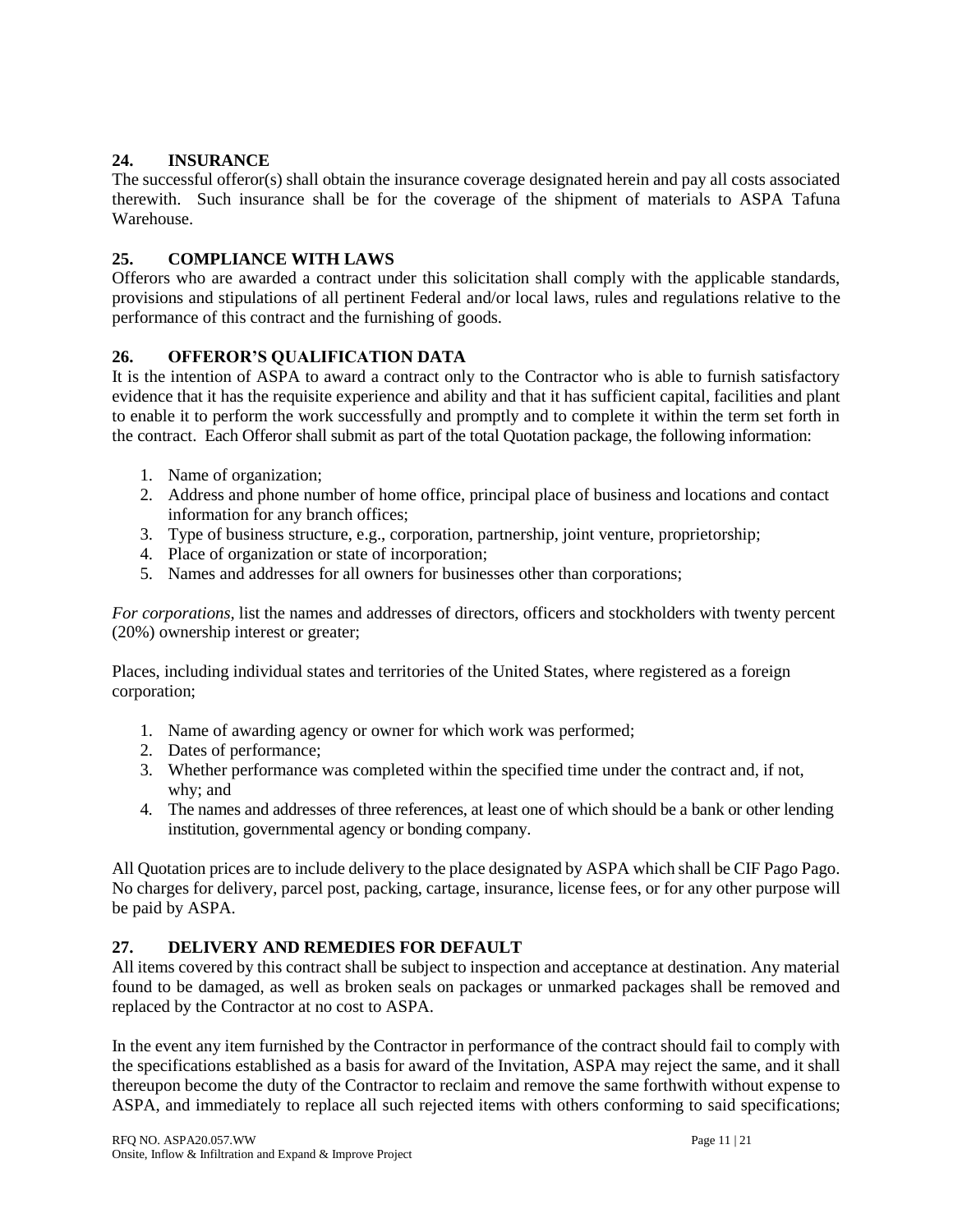provided that should the Contractor fail, neglect or refuse to do so, ASPA shall thereupon have the right to purchase in the open market, at the then prevailing price, a corresponding quantity of any such items, and to deduct from any monies due or that may thereafter become due to the Contractor the difference between the price named in the contract and the actual cost thereof to ASPA. In addition and without limiting any other remedies available to ASPA, the Contractor shall be liable for all losses, costs and expenses incurred by ASPA.

Acceptance of items at destination shall not relieve the Contractor from the obligation to correct any incomplete, inaccurate, or defective deliveries in accordance with these General Conditions. The time of delivery as set forth herein is an integral part of this Invitation and resulting contract. If Contractor fails to make delivery within the time established and agreed upon by both parties, ASPA may, at its option, declare the Contractor to be in default, and his Quotations and resulting contract to be null and void or ASPA shall charge the Contractor a fee of \$100 per day until the default has been remedied.

Contractors shall be excused from performing hereunder during the time and to the extent that they are prevented from obtaining, delivering, or performing in the customary way because of fire, strike, acts of God, partial or total interruption, providing it is satisfactorily established that the non-performance is not due to fault or negligence of the party not performing.

Offeror shall indicate in its Quotation the lead time for delivering.

ASPA shall be notified by the vendor if the product ordered cannot be delivered within the time period to give ASPA the opportunity to secure product elsewhere.

ASPA reserves the right to purchase products on open market if vendor cannot supply products within time specified in this contract.

# **28. PRODUCT GUARANTEE**

Products sold under the contract must be guaranteed by the vendor.

Orders not filled and partials shall be indicated on the packing list. Vendor shall inform the Warehouse Manager of anticipated date for unfilled and partial orders.

# **29. RETURN POLICY**

Products can be returned for full credit within 30 days from the date of purchase. If an item is received damaged or defective, the vendor will replace the item at no charge. Should ASPA encounter a warranty/return issue, the product will be returned to the vendor for full credit or a replacement.

#### **30. SPECIFICATIONS**

All specifications included as a part of this Invitation are designed to set forth the level of quality and performance desired by ASPA, and is intended to be descriptive, not restrictive. Whenever any article, material, or equipment is described by use of a product or brand name, or by using the name of a manufacturer or vendor, the use of same is for informative purposes only, and the term "or equal" if not inserted, is implied.

Offerors may submit alternate offers on items they deem to be equal or superior in quality and performance to the specifications set forth. However, such offers must designate the manufacturer, brand or trade name, and model number of the items offered, and be accompanied by descriptive material in the form of literature, catalog cuts and specifications fully describing the items proposed, and detailing any deviations from the specification established by ASPA. Failure to provide this information will be at Offeror's risk and may be cause for rejection of the items offered.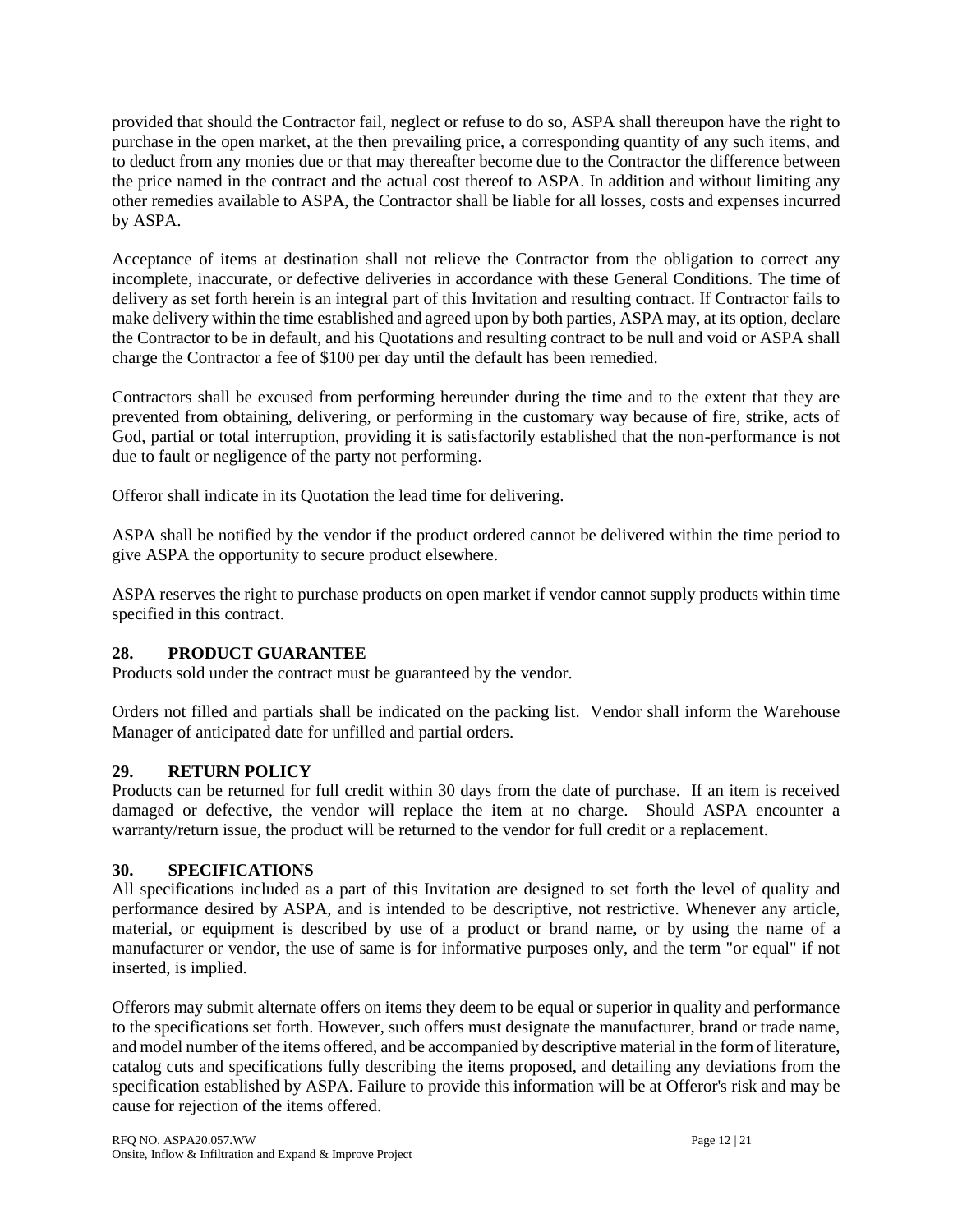ASPA reserves the right to require such additional information, samples and, if practicable, demonstration of items offered as may be necessary to allow a full and complete evaluation of all Quotations. Samples and/or demonstrations will be supplied promptly and free of charge to ASPA. Failure to provide samples within a set of business days agreed upon by both parties may be grounds for Quotation rejection. Samples will upon request, and if not destroyed by testing, be returned at the Offeror's expense.

The responsibility to determine the equivalence of quality and performance of any item offered to the specifications established for this Invitation rests solely with ASPA and its decision shall be final.

ASPA reserves the right to require such additional information, samples and, if practicable, demonstration of items.

### **31. INDEMNIFICATION**

Contractor agrees to investigate, defend and hold ASPA harmless from and against any and all loss, damage, liability, claims, demands, detriments, cost, charges and expense (including attorney's fees), and causes of action of whatsoever character which ASPA may incur, sustain or be subjected to, arising out of or in any way connected to the services to be performed by Contractor or subcontractor under this Contract and arising from any cause, except the sole negligence of ASPA.

### **32. AWARD, CANCELLATION, AND REJECTION**

Contract award shall be made to the responsible Offeror submitting the lowest responsive Quotation. No other factors or criteria, unless otherwise stated, shall be used in the evaluation.

ASPA reserves the right to waive any minor irregularities in the Quotation received. The Procurement Manager shall have the authority to award, cancel, or reject Quotations, in whole or in part for any one or more items if she determines it is in the best public interest. It is the policy of ASPA to award contracts to qualified Offerors. ASPA reserves the right to increase or decrease the quantity of the items for award and make additional awards for the same type items based on the quotation prices for a period of thirty (30) days after the original award.

# **33. MULTIPLE QUOTATIONS – COLLUSION**

If more than one Quotation is submitted by any one party or in the name of its clerk, partner or other person; all Quotations submitted by said party may be rejected by ASPA. This shall not prevent an Offeror from submitting alternate Quotations when called for. A party who has proposed prices on materials is not thereby disqualified from quoting prices to other Offerors or from submitting a Quotation directly to ASPA.

If ASPA believes that collusion exists among any Offerors, none of the participants in such collusion shall be considered. Quotations in which the contract prices are unbalanced or unrealistic may be rejected at ASPA's sole discretion.

#### **34. ASSIGNMENT**

The Contractor's obligation and duties under this contract shall not be assigned in whole or in part by the Contractor without the prior written approval of ASPA.

#### **35. CONTINGENT FEES**

The Offeror represents that it has not retained a person to solicit or secure an ASPA contract upon an agreement or understanding for a commission, percentage, brokerage, or contingent fee; except for retention or bona fide employees or bona fide established commercial selling agencies for the purpose of securing business.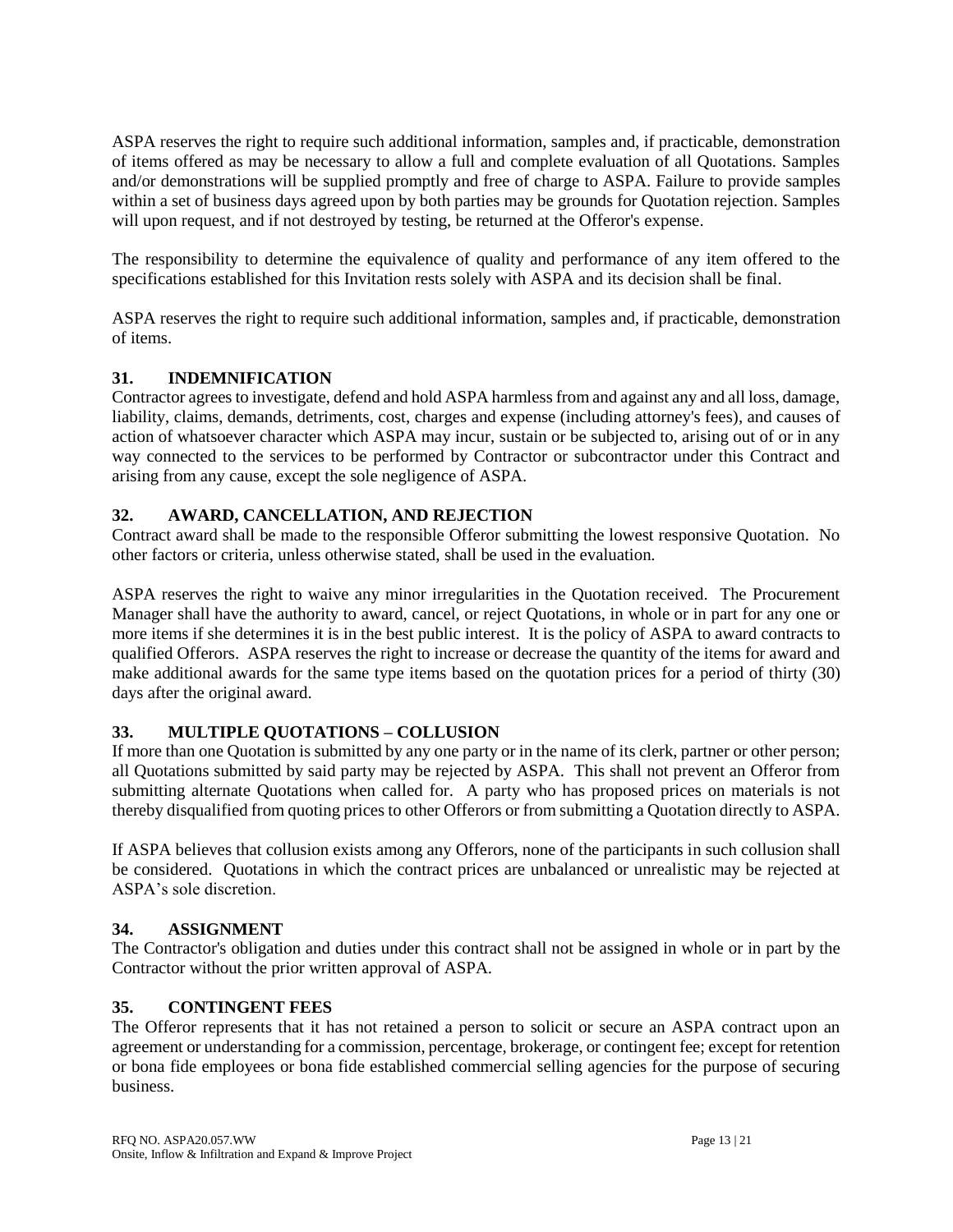### **36. WITHDRAWAL OF QUOATION**

Any Quotation may be withdrawn prior to the scheduled time for the opening of Quotations by notifying ASPA in a written request. No Quotation may be withdrawn after the time schedule for opening of Quotations.

#### **37. EXECUTION OF CONTRACT**

The Contractor shall, after receiving the Notice of Award, sign a contract within ten (10) days and deliver to ASPA the contract, together with all any requirements included in this Quotation document.

### **38. RFQ CONDITIONS**

This RFQ does not commit ASPA to award a contract or to pay any cost incurred in the preparation of a Quotation. The American Samoa Power Authority reserves the right to:

- Reject any Offeror for being non-responsive to Quotation requirements contained in this RFQ or for being non-responsible;
- Reject all Quotations and reissue an amended RFQ;
- Negotiate a contract with the Offeror selected for award; and
- Waive any non-material violations of rules contained in this RFQ.

ASPA reserves the right to issue any addendum to this RFQ. Offerors shall send ASPA a signed form confirming receipt of any addendum, and shall submit supporting/additional information as required by any addendum. In the event that an Offeror fails to acknowledge receipt of any such addendum in the space provided, such Offeror's Quotation shall be considered irregular and will be accepted by ASPA only if it is in ASPA's best interest, as determined by ASPA in its sole discretion. In the event that addenda are not received until after the Offeror has submitted its Quotation, a supplementary Quotation may be submitted revising the original Quotation. Such supplementary Quotations must be received by ASPA prior to the closing date and time.

#### **39. PRICES**

*All prices Quotation shall be firm and not subject to increase if accepted during the acceptance period*. Quotations containing an "escalation clause" will not be considered unless specifically authorized by ASPA in the Request for Quotes.

For each item Quotation, a unit price and a total for the quantity must be stated. The unit price shall always control.

All prices shall be CIF (Cost, Insurance and Freight) destination (Pago Pago). The seller is permitted to transport the goods to the American Samoa Power Authority at his own expense and risk.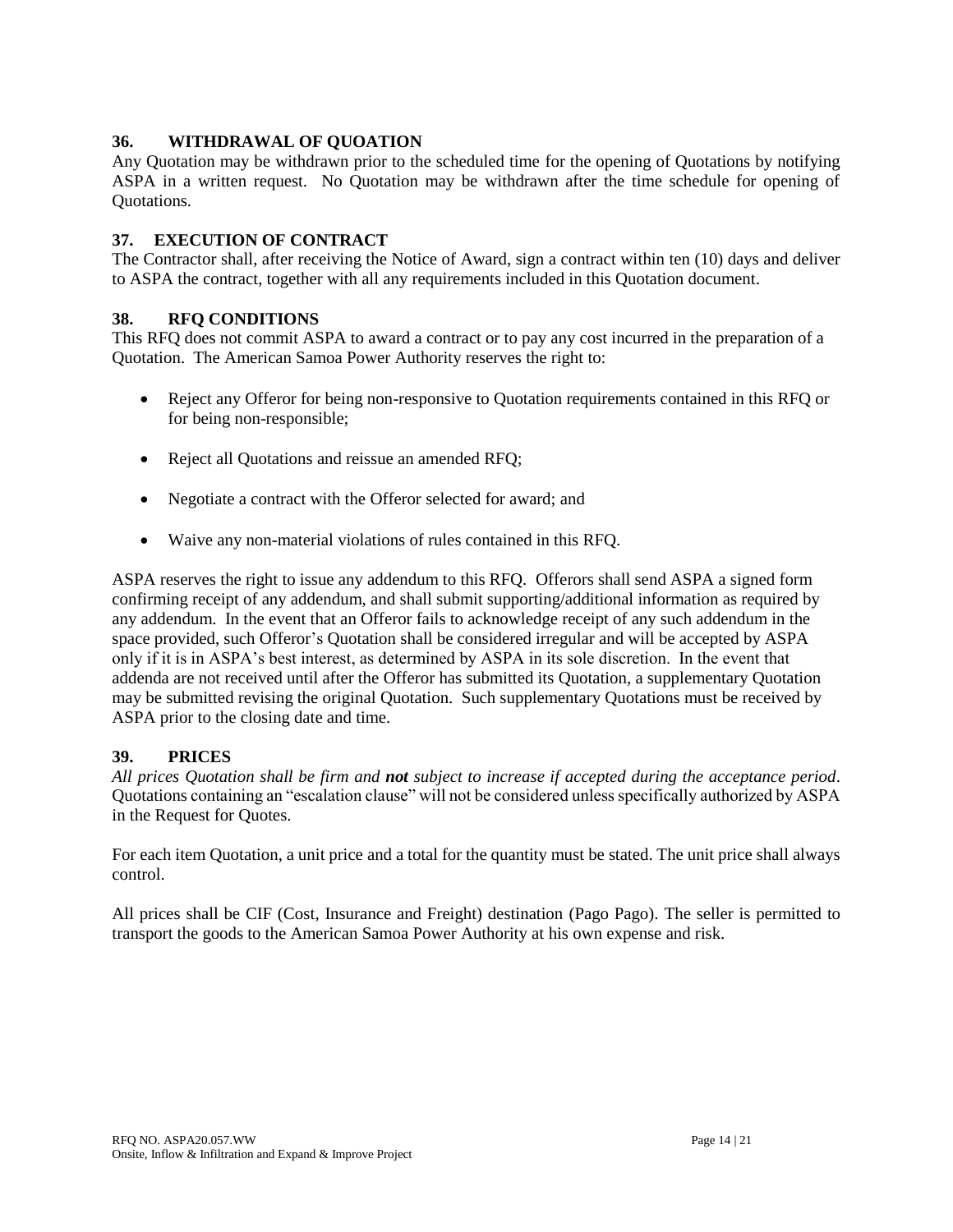# **ATTACHMENT A OFFEROR'S TRANSMITTAL FORM**

Date:

AMERICAN SAMOA POWER AUTHORITY American Samoa Government

To Whom It May Concern:

The undersigned (hereafter called an Offeror), (Corporation, Partnership or Individual) hereby proposes and agrees to furnish all the necessary information pertaining to:

#### **RFQ NO.ASPA20.057** PROJECT NAME: **ONSITE, INFLOW & INFILTRATION AND EXPAND & IMPROVE PROJECT**

In accordance with the Materials Specification (Attachment B), General Terms and Conditions, the Project Specifications, Approved Design and Construction Plans, and other procurement requirements specified in this document for the prices stated in the itemized Quotation form(s) attached hereto, plus any and all sums to be added and/or deducted resulting from all extra and/or omitted work in accordance with the unit and/or lump sum prices stated in the itemized Quotation form attached hereto.

The undersigned has read and understands the Quotation requirements, and is familiar with and knowledgeable of the local conditions at the island-wide location(s) where the work is to be performed. The Offeror has read the RFQ Instructions and General Terms and Conditions attached to ascertain that all of the requirements (see boxes) of the Quotation are submitted in the Quotation envelope, with an original, one PDF electronic copy, and five (5) hard copies, at the date and time for Quotation opening. (See Page 6 of this document, "SPECIAL NOTICE TO PROSPECTIVE OFFERORS" to verify that all submittal requirement boxes have been checked).

Signed Seal

Date: \_\_\_\_\_\_\_\_\_\_\_\_\_\_\_\_\_\_\_\_\_\_\_\_\_\_\_\_\_\_\_\_\_

\_\_\_\_\_\_\_\_\_\_\_\_\_\_\_\_\_\_\_\_\_\_\_\_\_\_\_\_\_\_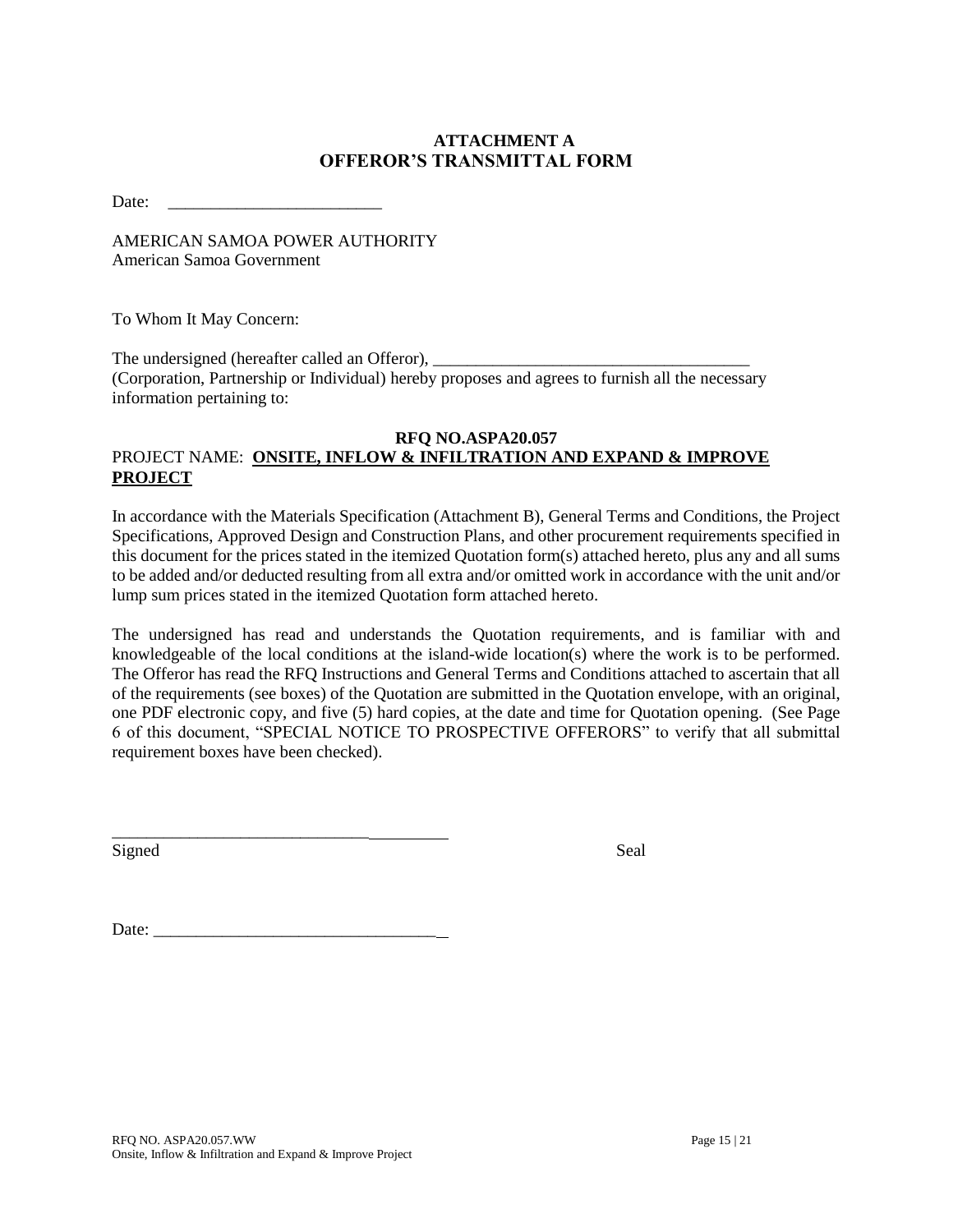#### **ATTACHMENT B – BID FORM**

#### **(See Excel sheet for list of materials)**

The Offeror shall submit together with this Quotation all other resources, together with a corresponding schedule required to complete the job. Quotations without the foregoing will be considered non-responsive and may cause the rejection of the Quotation at ASPA's sole discretion. All blanks on the Quotation Form shall be typewritten or handwritten in blue or black ink.

Lead time must be listed for the supply and delivery of Water Construction Inventory Materials.

1. SUBCONTRACTORS. A list of intended subcontracting firms or businesses together with the type or description of the work to be subcontracted shall be attached to this Quotation Form.

IN WITNESS THEREOF, the undersigned has caused this instrument to be executed by its duly authorized officers on this day of \_\_\_\_\_\_\_\_\_\_\_\_\_\_\_\_\_\_\_\_, 2020.

OFFEROR:

 $\mathbf{B} \mathbf{y}$ :

Title: \_\_\_\_\_\_\_\_\_\_\_\_\_\_\_\_\_\_\_\_\_\_\_\_\_\_\_\_\_\_\_\_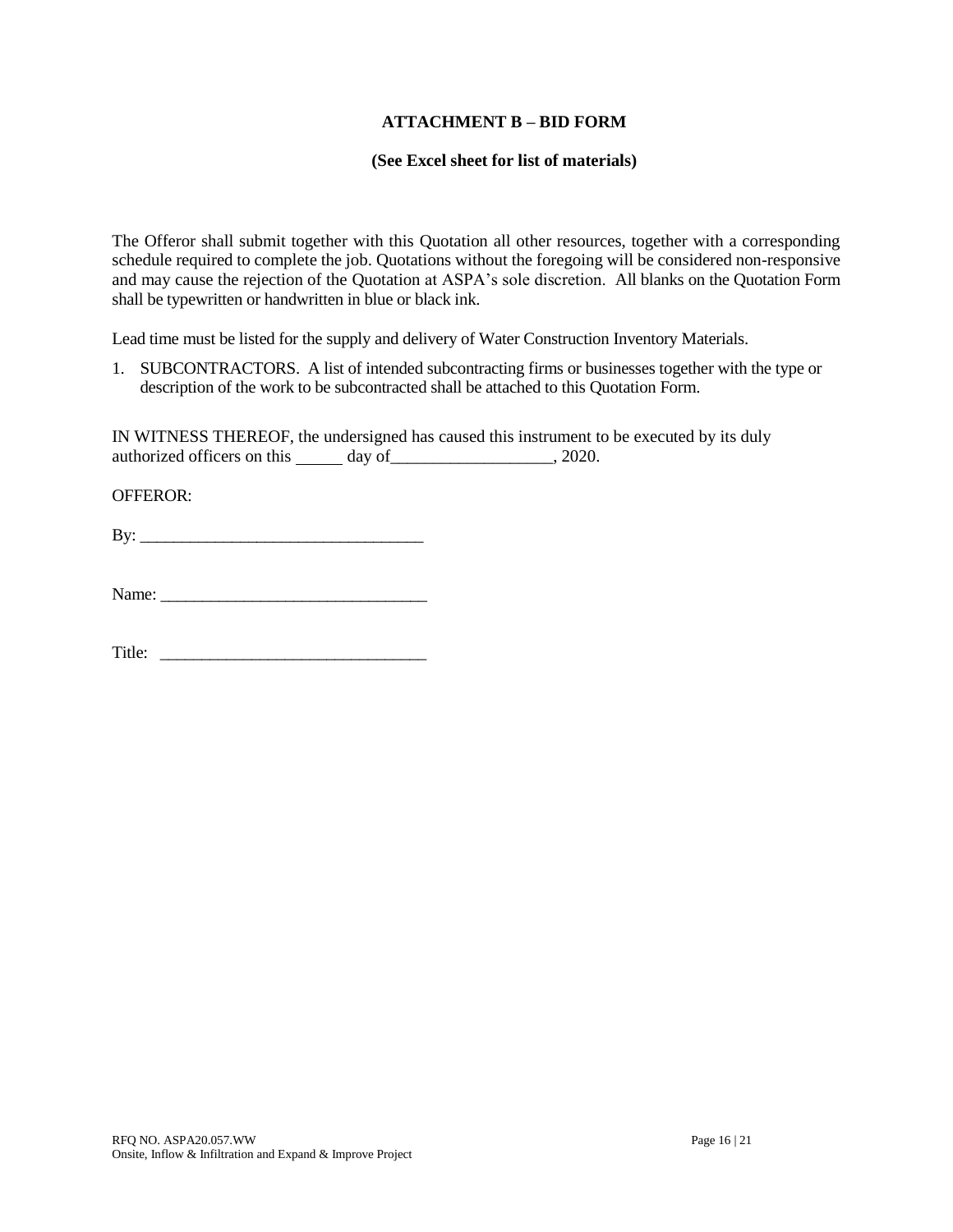# **ATTACHMENT C**

#### **OFFEROR'S QUALIFICATIONS SHEET**

(Please Print or Type and Complete All Sections. An incomplete section will be considered nonresponsive. Use additional sheets if necessary.)

| 1. | Name of Offeror                                                                                                                                                                                                                                                                                                                                                                                                                                                                                                       |  |  |  |
|----|-----------------------------------------------------------------------------------------------------------------------------------------------------------------------------------------------------------------------------------------------------------------------------------------------------------------------------------------------------------------------------------------------------------------------------------------------------------------------------------------------------------------------|--|--|--|
| 2. |                                                                                                                                                                                                                                                                                                                                                                                                                                                                                                                       |  |  |  |
| 3. | <b>Business Address/e-mail</b>                                                                                                                                                                                                                                                                                                                                                                                                                                                                                        |  |  |  |
| 4. | Telephone, Fax and Official Contact Person                                                                                                                                                                                                                                                                                                                                                                                                                                                                            |  |  |  |
| 5. | Type of Business Structure (Please check)                                                                                                                                                                                                                                                                                                                                                                                                                                                                             |  |  |  |
|    | Partnership<br>Joint Venture<br>Corporation                                                                                                                                                                                                                                                                                                                                                                                                                                                                           |  |  |  |
|    | Proprietorship                                                                                                                                                                                                                                                                                                                                                                                                                                                                                                        |  |  |  |
|    | NOTE: Corporations must complete the recordation of their Articles of Incorporation, which is<br>evidenced by the Certificate of Incorporation issued by the Treasurer of the American Samoa<br>Government. Copies of partnership agreements and articles of incorporation should be submitted<br>to the Revenue Branch along with this application form and relevant documents. Aliens cannot<br>operate sole ownership enterprises, and partnerships with aliens are subject to review by the<br>Immigration Board. |  |  |  |
| 6. | Number of years the Offeror has been engaged in its current company business under the present                                                                                                                                                                                                                                                                                                                                                                                                                        |  |  |  |
| 7. | Type of work generally performed by Offeror                                                                                                                                                                                                                                                                                                                                                                                                                                                                           |  |  |  |
|    |                                                                                                                                                                                                                                                                                                                                                                                                                                                                                                                       |  |  |  |
|    |                                                                                                                                                                                                                                                                                                                                                                                                                                                                                                                       |  |  |  |

8. List all major projects of a similar nature for the supply of materials for Water Construction, which have been completed by the Offeror within the last three years, the total dollar amount of each project and the owner/contact person as a reference (attach additional sheets as necessary).

| • Order Name   |                     |
|----------------|---------------------|
| Date Completed | Total Order Cost \$ |
| Name of Owner  |                     |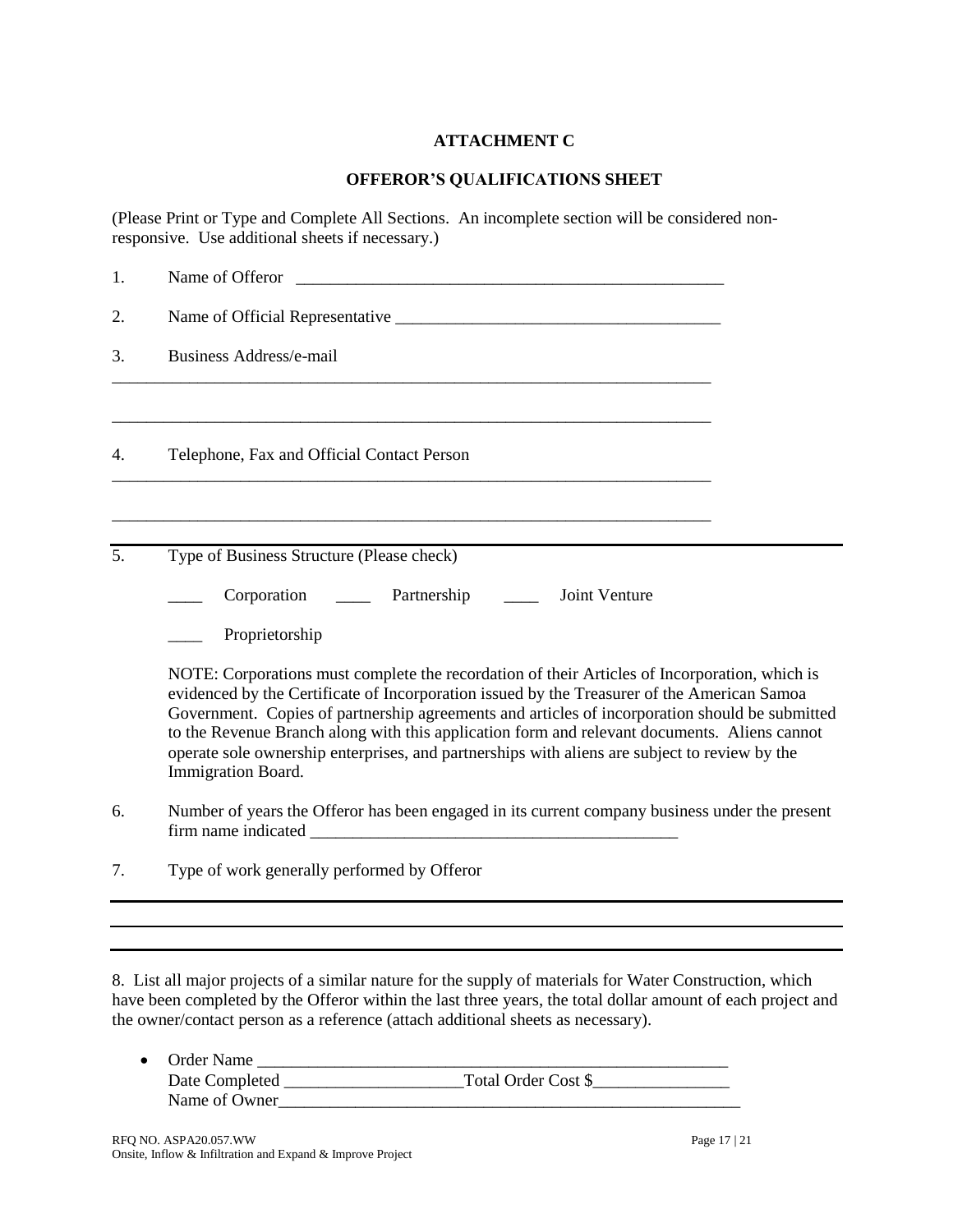Owner's phone number\_\_\_\_\_\_\_\_\_\_\_\_\_\_\_\_\_\_\_\_\_\_\_\_\_\_\_\_\_\_\_\_\_\_\_\_\_\_\_\_\_\_\_\_\_\_\_

- Order Name \_\_\_\_\_\_\_\_\_\_\_\_\_\_\_\_\_\_\_\_\_\_\_\_\_\_\_\_\_\_\_\_\_\_\_\_\_\_\_\_\_\_\_\_\_\_\_\_\_\_\_\_\_\_\_\_ Date Completed \_\_\_\_\_\_\_\_\_\_\_\_\_\_\_\_\_\_\_\_\_Total Order Cost \$\_\_\_\_\_\_\_\_\_\_\_\_\_\_\_\_ Name of Owner\_\_\_\_\_\_\_\_\_\_\_\_\_\_\_\_\_\_\_\_\_\_\_\_\_\_\_\_\_\_\_\_\_\_\_\_\_\_\_\_\_\_\_\_\_\_\_\_\_\_\_\_\_\_ Owner's phone number\_\_\_\_\_\_\_\_\_\_\_\_\_\_\_\_\_\_\_\_\_\_\_\_\_\_\_\_\_\_\_\_\_\_\_\_\_\_\_\_\_\_\_\_\_\_\_
- Order Name \_\_\_\_\_\_\_\_\_\_\_\_\_\_\_\_\_\_\_\_\_\_\_\_\_\_\_\_\_\_\_\_\_\_\_\_\_\_\_\_\_\_\_\_\_\_\_\_\_\_\_\_\_\_\_\_ Date Completed \_\_\_\_\_\_\_\_\_\_\_\_\_\_\_\_\_\_\_\_\_Total Order Cost \$\_\_\_\_\_\_\_\_\_\_\_\_\_\_\_\_ Name of Owner Owner's phone number

9. Have you ever sued or been sued by any Government Agency?

10. If so, name the agency and reasons thereof

### 11. If so, state case settlement, if settled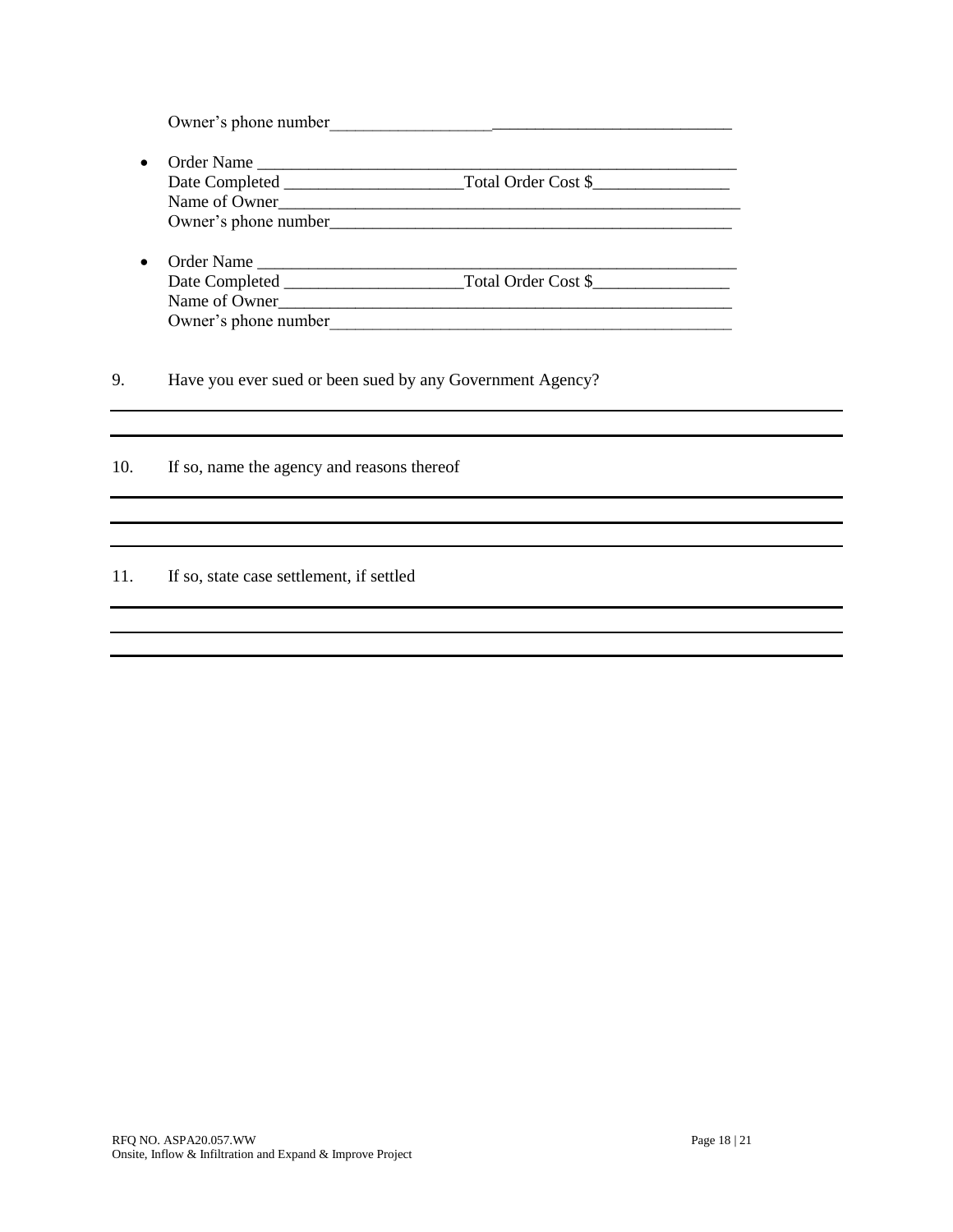### **ATTACHMENT D**

#### **DISCLOSURE STATEMENTS**

|    |       | This form must be completed by all Offerors and submitted with the Quotation.                                                             |                                         |  |
|----|-------|-------------------------------------------------------------------------------------------------------------------------------------------|-----------------------------------------|--|
|    |       |                                                                                                                                           |                                         |  |
|    |       | submitted the attached Quotation:<br>(Complete one of the two following statements)                                                       | (Name of company), the Offeror that has |  |
| 1. |       | I have no immediate relatives (parents, children or siblings) who are currently employed<br>by the American Samoa Power Authority (ASPA). |                                         |  |
|    |       | (Signed)                                                                                                                                  | (Title)                                 |  |
| 2. | ASPA. | I have immediate relatives (parents, children or siblings) who are currently employed by                                                  |                                         |  |
|    |       | Their names and positions in are as follows.                                                                                              |                                         |  |
|    | Name  | Relationship to Offeror                                                                                                                   | Position in ASPA                        |  |
|    |       |                                                                                                                                           |                                         |  |
|    |       |                                                                                                                                           |                                         |  |
|    |       |                                                                                                                                           |                                         |  |
|    |       | (Signed)                                                                                                                                  | (Title)                                 |  |

Note: It is not against ASPA procurement rules for the relatives of ASPA employees to Quotation on and receive government contracts provided they disclose such relationships at the time of opening.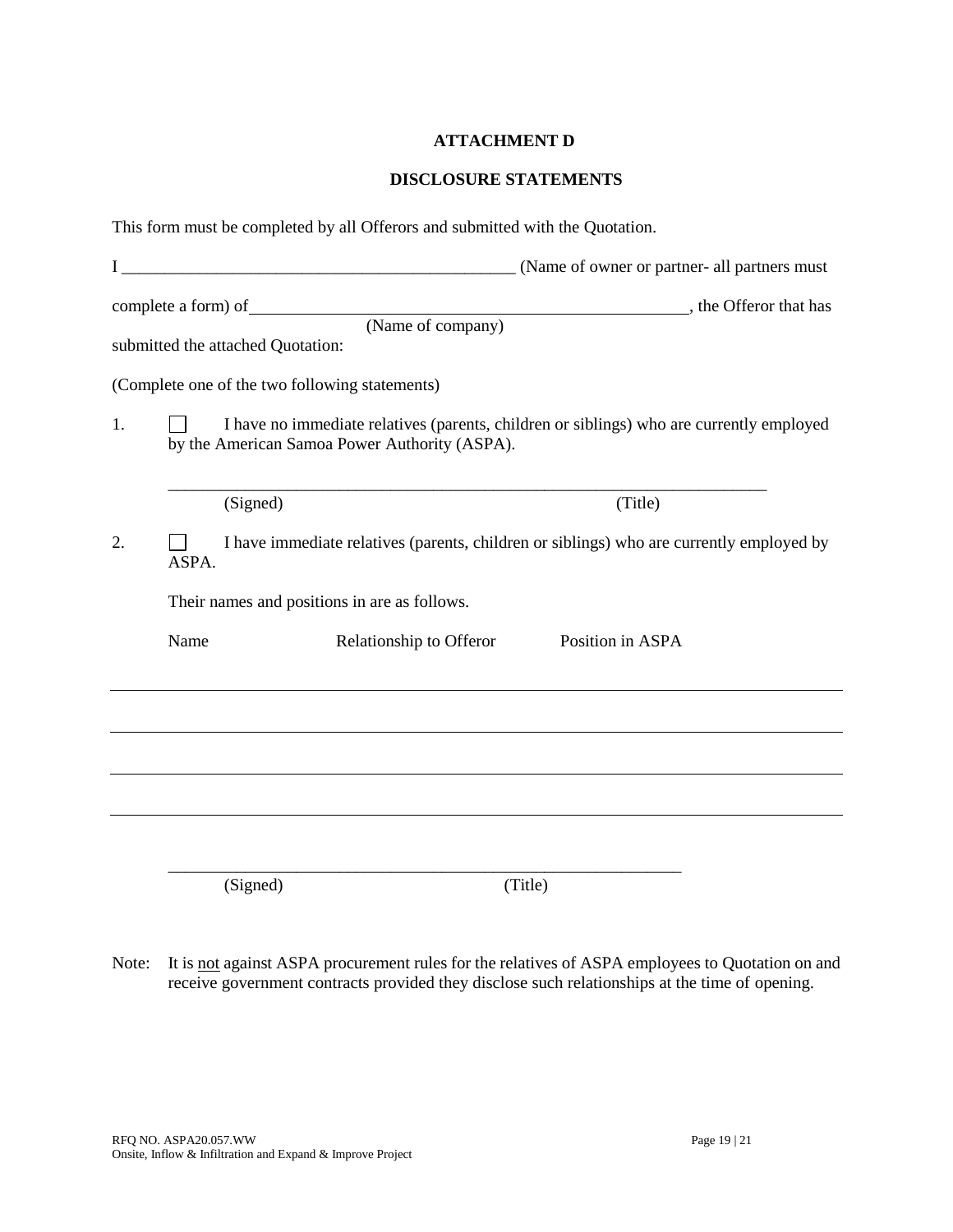# **ATTACHMENT E**

### **NON-COLLUSION AFFIDAVIT OF PRIME OFFEROR**

being first duly sworn deposes and says that:

| He / She is                       | (Owner, Partner,     |
|-----------------------------------|----------------------|
| Representative or Agent) of       | the Offeror that has |
| submitted the attached Quotation. |                      |

2. He is fully informed regarding the preparation and contents of the attached Quotation and of all pertinent circumstances regarding such Quotation.

3. Such Quotation is genuine and is not a collusive or false Quotation.

4. Neither the said Offeror nor any of its officers, partners, owner, agents, representatives, employees or parties in interest, including this affiant, has in any way colluded, conspired, connived or agreed, directly or indirectly with any other Offeror, firm or person to submit a collusive or false Quotation in connection with the Contract for which the attached Quotation has been submitted or to refrain from any connection with such Contract, or has in any manner, directly or indirectly, sought by agreement or collusion or communication or conference with any other Offeror, or to secure through any collusion, conspiracy, connivance or unlawful agreement any advantage against American Samoa Power Authority or any person interested in the proposed Contract; and

5. The price or prices quoted in the attached Quotation are fair and proper, and are not tainted by any collusion, conspiracy, connivance or unlawful agreement on the part of the Offeror or any of its agent's representatives, owners, employees, or parties in interest, including this affiant.

(Signed)

(Title)

Subscribed and sworn to before me

This  $\frac{day \text{ of } (2020.4 \text{ m})}{x}$ 

\_\_\_\_\_\_\_\_\_\_\_\_\_\_\_\_\_\_\_\_\_\_\_\_ \_\_\_\_\_\_\_\_\_\_\_\_\_\_\_\_\_\_\_\_\_\_\_

(Signed) (Title)

My Commission expires: \_\_\_\_\_\_\_\_\_\_\_\_\_\_\_\_\_\_\_\_\_\_\_\_\_\_\_\_, 2020.